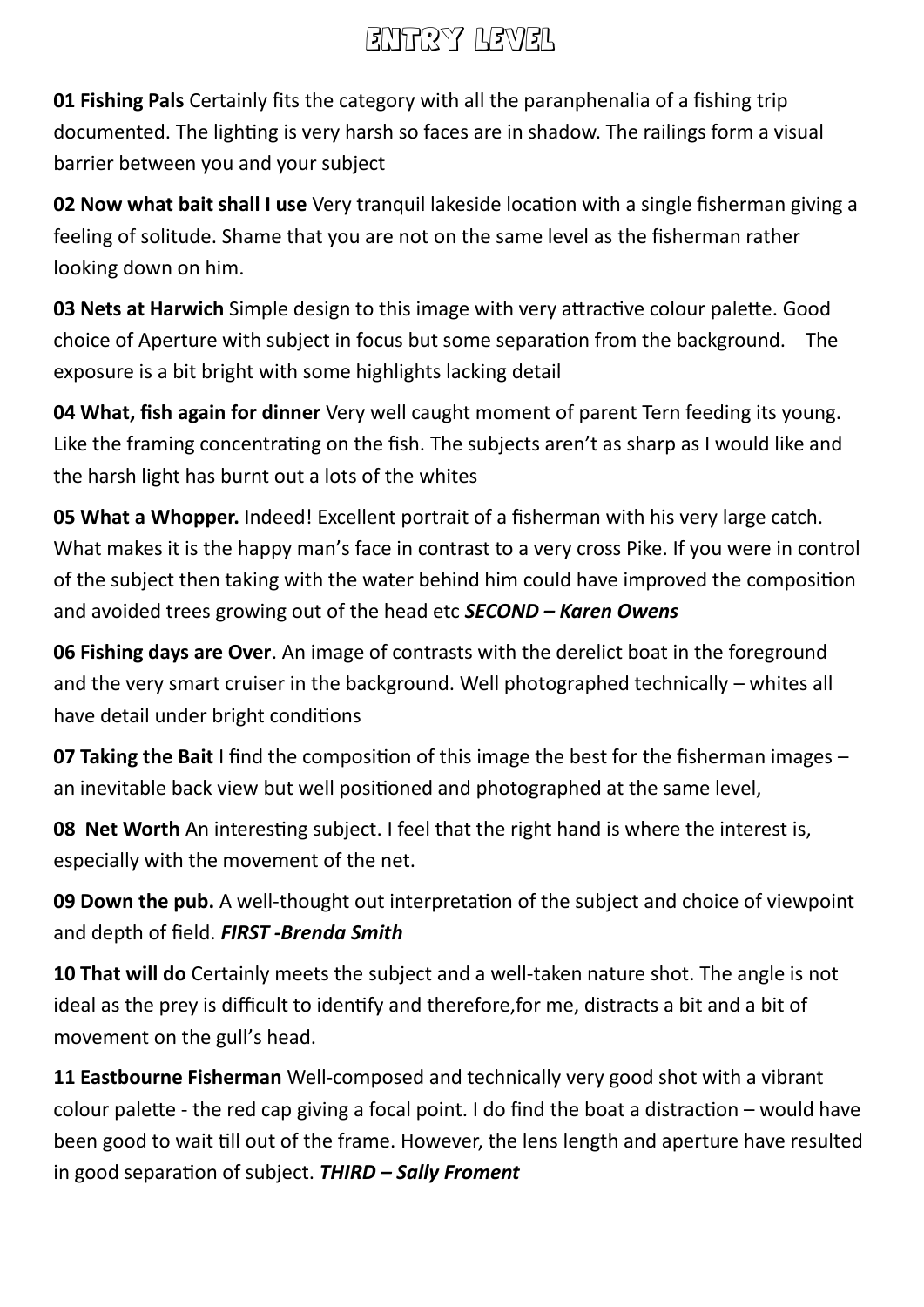# EXPERIENCED LEVEL

**01 Fishing Egret** Excellent nature image – subject sharp and well exposed with detail in the whites. Good separation from the background. Added bonus of the reflection.

### *JOINT THIRD – Graham Mee*

**02 Misty morning** Very tranquil and evocative image with lots of atmosphere. The central positioning of the subject works well with the symmetrical wake. I find the cyan cast on the image a bit distracting and would like to have seen the whites of the boat neutral

**03 Relaxed** This image certainly portrays the delights of spending a quiet day beside the river waiting for something to bite. As displayed there are some technical issues with colour noise showing in the shadows.

**04 Seeking cod.** Great title and composition – very well seen image. Perhaps would have improved with a bit of cropping of the foreground to emphasize the subjects and the vastness of the sea.

**05 Catch** Great action photograph of a Great White Egret. Technically excellent with detail in all the feathers of the under wings. The only improvement would have been to shoot at a lower angle and to have separation between the neck and the right leg

**06 Rule Breaker** Obviously the setting for this image adds to its success but it is also technically excellent image of a Black-headed gull entering its second summer with some juvenile plumage still evident .

#### *SECOND Don Mc Hugh*

**07 See anything?** Great title for a well seen image. Technically there are problems with exposure – the white are a bit overexposed and lack detail.

**08 Look what I caught.** A classic Puffin image with sand eels to be proud of. I think it could have been even more striking with a bit more exposure put into the whites, especially the face which is looking very 'muddy'

**09 Fishing in the Creek Typical** family outing with 'Dad' on the phone and looks as if one of the boys is whinging. Certainly meets the category but I feel the high viewpoint has results in a disengagement from the subjects

**10 Hanging Nets**. Image works very well with the well rendered colourful nets taking up much of the foreground but with enough of the background to give context.

### *JOINT THIRD—Sue Stepney*

**11 Fleet Preparing to Leave.** Lots to like about this image – the slow shutter speed water, star-burst lights and vibrant colour palette. However there are technical issues with strong halos along the horizon subjects and inevitable movement on the subjects with the longer shutter speed.